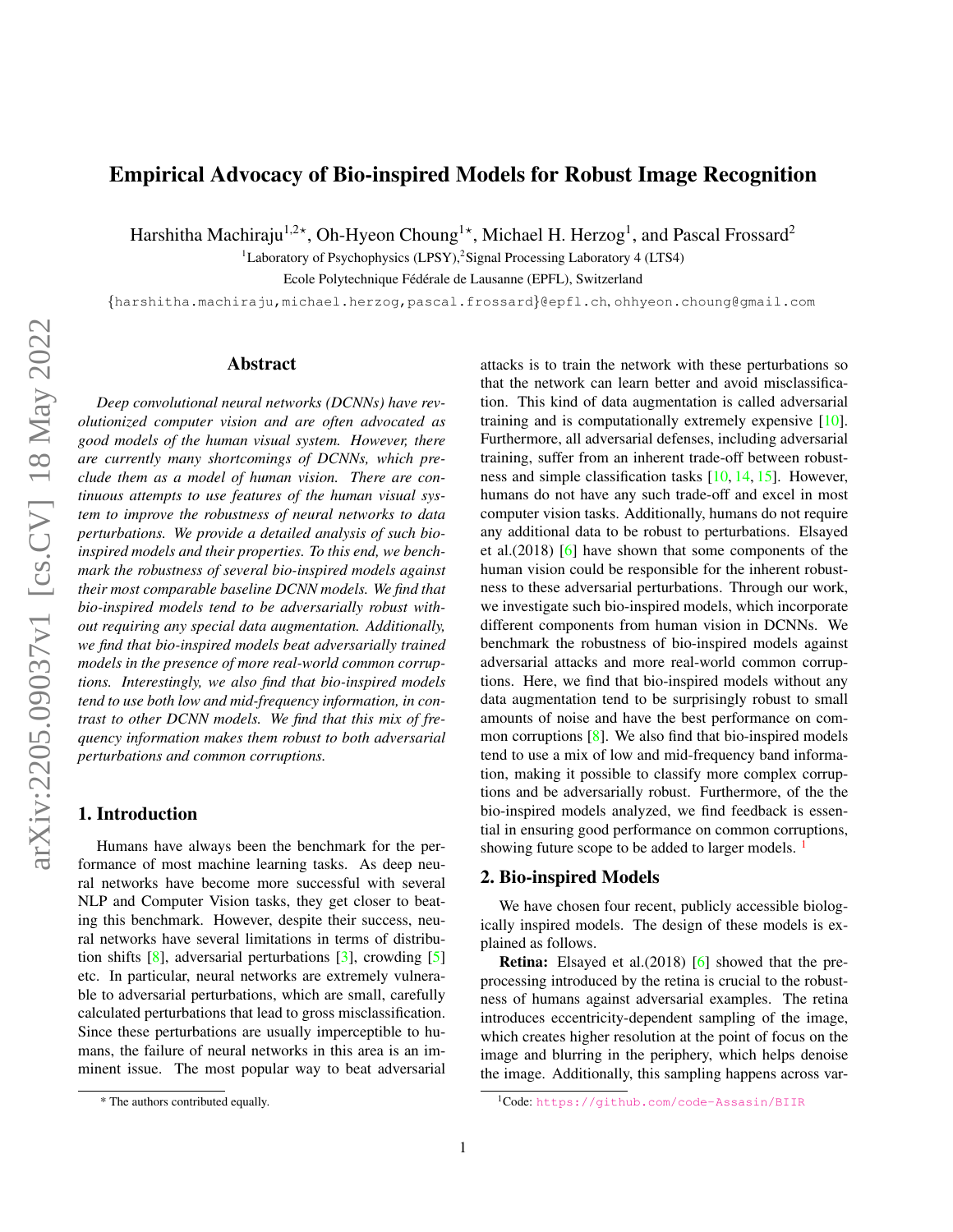<span id="page-1-2"></span>ious focal points of the image, creating multiple viewpoint samples of the same image for better representation. Reddy et al.(2020)  $[16]$  apply this non-uniform sampling as a preprocessing step for DCNNs.

CNNF: Throughout the human visual system, there are multiple feed-forward and feedback connections. These feedback connections help higher-level features (like objects) modulate the lower-level feature representations (like edges) etc. This encourages the usage of representations that are more beneficial for object recognition. In fact, El-sayed et al. (2018) [\[6\]](#page-3-5) find that human subjects who were not given sufficient time for feedback processes to kick in were more prone to adversarial attacks compared to the ones who did not have such constraints. Inspired by this, Huang et al.(2020) [\[9\]](#page-3-7) implement a feedback model wherein the input image is first pre-processed using a few convolution layers to produce a representation,  $h$ . This representation goes through the feed-forward pathway to produce an output,  $y$ , and an intermediate representation  $z$ . In the feedback pass, the output y is used to reconstruct both z and h. All the variables  $h, z$  and y keep dynamically modulating each other throughout the feedback and feed-forward processes. The model learns with both standard classification and intermediate layer reconstruction losses. This gives the model the capacity to self-correct through repeated iterations of feedback and reconstruction. This is especially helpful when the images are partially occluded since the reconstruction through feedback cleans up the image for better recognition.

MiceV1: The inductive bias of neural networks directly impacts their performance on several tasks like generalization and robustness  $[15]$ . Li et al., 2019  $[13]$  hypothesize that the human visual system might have its own implicit bias, which makes it excellent at most visual tasks. If DC-NNs share a similar bias, it should improve their performance. Since the bias of the human visual system is not yet quantified, the authors instead regularize the DCNN to have similar activations as those of the neural activations obtained from the V1 cortex in mice.

VOneNet: Dapello et al., 2020 [\[4\]](#page-3-9) find a strong correlation between DCNNs ability to explain V1 neural responses and its adversarial robustness. This could be explained by the fact that adversarially robust models tend to use features like global information and shape  $[10]$  which is also primarily found in V1 of the human visual cortex. To optimize the usage of these V1-based features for robustness, the authors create a V1-based pre-processing block for DCNNs called VOneNet. Its primary components include a Gabor filter bank which provides a more varied set of spatial frequency and orientation filters than traditional DCNNs. It also has a component to add stochasticity, which helps in training the network to create smoother boundaries, which prevents sudden changes in network output when small input changes are made [\[7\]](#page-3-10). The authors train a standard DCNN with their pre-processing VOneBlock end to end and find their model to be robust to small amounts of adversarial noise.

#### 3. Robustness Evaluation Experiments

In order to evaluate the robustness of bio-inspired models, we firstly evaluate their adversarial robustness to  $L_{\infty}$ norm-based perturbations in Sec[.3.1.](#page-1-0) Then, in Sec[.3.2](#page-1-1) we evaluate robustness of bio-inspired models to commonly observed corruptions [\[8\]](#page-3-0). Lastly, in Sec[.3.3,](#page-2-1) we explore the frequency space of these bio-inspired models to analyze the type of features they rely on, in order to explain their robustness. We evaluate each bio-inspired model along with their standard trained baseline models and the adversarially trained models ( $L_{\infty}$  norm with epsilon values of 4/255 and 8/255). For instance, for CNNF, the base architecture is a WideResNet-40-2 which when trained with standard training is labeled Baseline, and when adversarially trained with  $\epsilon_{\infty} = \frac{4}{255}$  is labeled AT (4) and similarly for  $\epsilon_{\infty} = \frac{8}{255}$ , AT(8). We use similar nomenclature for all the bio-inspired models and their respective baseline models. All analysis is performed on the CIFAR-10 dataset except VOneNet, which is tested on ImageNet-Val.

#### <span id="page-1-0"></span>3.1. Adversarial Robustness

While some of the authors of these bio-inspired models have already evaluated them, not all follow the standard evaluation protocols. Hence, we re-evaluate them on  $L_{\infty}$  norm with epsilon values of  $\{0, 0.25, 1, 4, 8\}$  (w.r.t 255) using the APGD attack  $[3]$ , a powerful white-box attack. Additionally, in order to ensure fair evaluation, we follow Athalye et al.(2018) [\[1\]](#page-2-2) to break many of the bio-inspired models. We obtain at least a 3% decrease in robust accuracy from the results reported by the authors (especially for CNNF). As shown in Fig[.1,](#page-2-3) for small epsilon values, we see that while the performance of the standard trained model drastically reduces, the performance of the bio-inspired models remains comparable or, in some cases, is even better than that of their respective adversarially trained baseline models. Additionally, unlike the adversarially trained baseline models, bio-inspired models do not have a significant trade-off for their clean accuracy ( $\epsilon = 0$ ). For large epsilon values ( $\epsilon = 4, 8$ ), bio-inspired models fail to have a similar impact as their adversarially trained baselines.

However, given that both adversarially trained baseline models and the bio-inspired models do well for small epsilon values, they should be able to generalize well to more real-world corruptions [\[11\]](#page-3-11), which we explore in the next section.

#### <span id="page-1-1"></span>3.2. Common Corruptions

 $L_{\infty}$  norm-based perturbations do not cover the kind of perturbations seen in real life. Further, humans are not only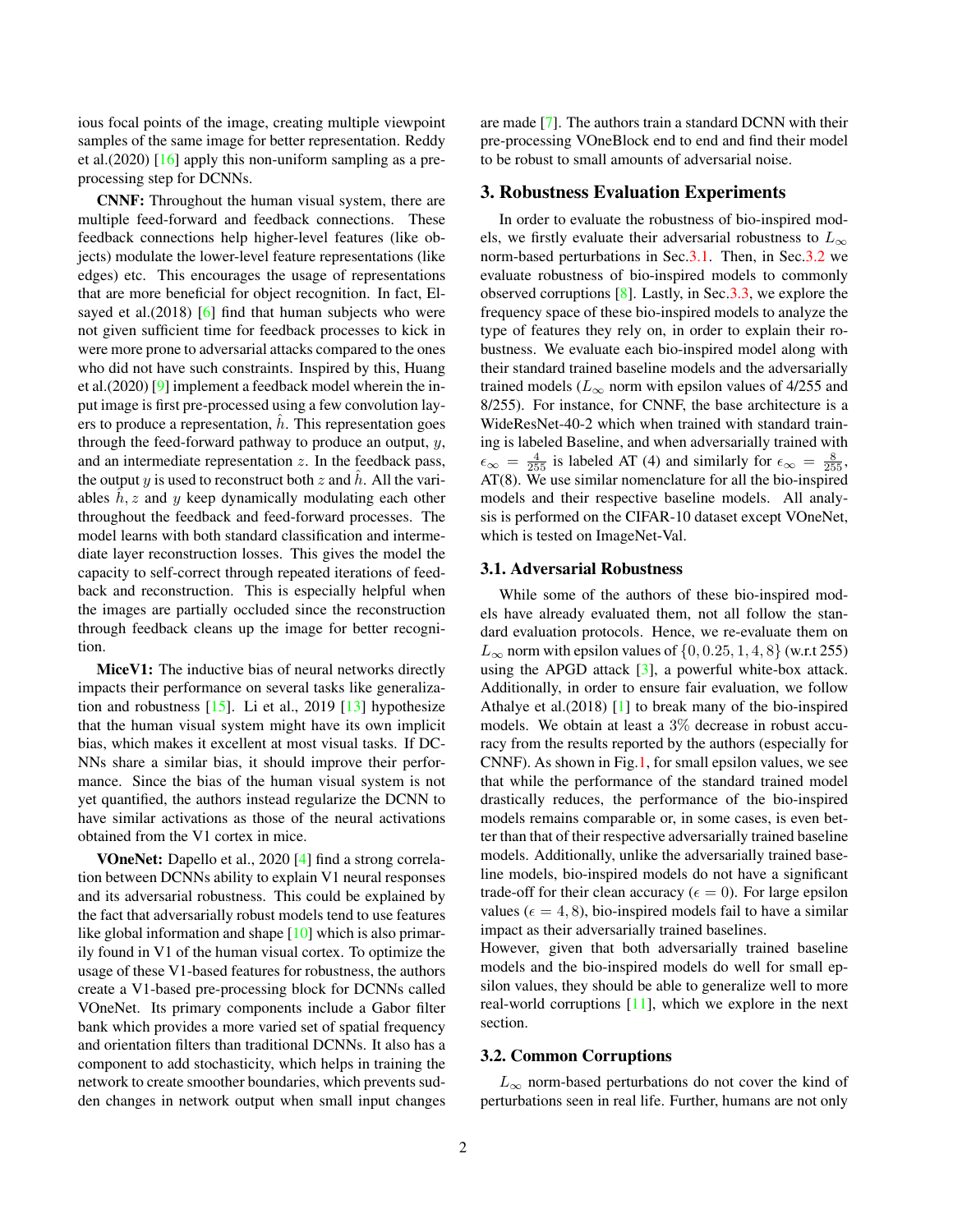<span id="page-2-5"></span>robust to  $L_{\infty}$  norm perturbations [\[6\]](#page-3-5), but they also do not have problems with more real-world based perturbations such as different weather conditions, noise, blurs, etc. Adversarially trained models suffer to generalize to these kinds of corruptions  $[11]$ . We test the bio-inspired models to see if the components from human vision induce sufficient robustness to such corruptions. As shown in Table [1,](#page-3-12) on average, the Retina, VOneNet, and CNNF models beat their respective baselines. As explained in the previous section, their performance on small epsilon values indeed seems to be correlated to their performance on these corruptions. It has been shown that adversarially trained models tend to use more features like shape and low frequencies to make decisions [\[10,](#page-3-2)[15\]](#page-3-4). As shown in the Table[.1,](#page-3-12) adversarially trained models do seem to perform well for higher frequency-based corruptions (Noise corruptions). However, given that they have better shape recognition, they surprisingly fail on corruptions like fog and contrast. Through extensive analysis, Yin et al.(2019) [\[17\]](#page-3-13) also show the same, and they further explain that this is because fog and contrast-based corruptions are more complex than the others. However, as shown in Tabl[e1,](#page-3-12) bio-inspired models have excellent performance with both fog and contrast. In particular, CNNF, due to its reconstruction and self-correcting ability (Sec[.2\)](#page-0-1), performs very well on occluded images like in the case of fog.

### <span id="page-2-1"></span>3.3. Frequency Analysis

As we have seen, despite the use of global information like shape, adversarially trained models have a hard time with heavily occluded corruptions like Fog (Tab[.1\)](#page-3-12). We probe to see what makes bio-inspired models unique against such corruptions. To examine this, we create low-pass filtered datasets to analyze the frequency information that bioinspired models use. We create these datasets by applying a low pass filter of a specific bandwidth to all the images in the dataset  $[15]$ . As shown in Fig[.2,](#page-3-14) bio-inspired models indeed use low-frequency information but not as well as their adversarially trained baseline models, which also explains the robustness of the former to small amounts of adversarial noise [\[10\]](#page-3-2). However, as more mid-frequency information is added (bandwidth 8-20 for Cifar; 40-100 for Imagenet  $[2, 17]$  $[2, 17]$  $[2, 17]$ , bio-inspired models see the largest surge in accuracy. When higher frequency information is added, the standard trained baseline models see more increase in accuracy while the other models do not gain much. To summarize, bio-inspired models tend to rely on a mix of low and mid-frequency band information compared to their baseline models. This mix of frequency information explains why they can handle more complex corruptions like fog and contrast very well. As shown by Yin et al.(2019) [\[17\]](#page-3-13) an overreliance on low-frequency information worsens the performance on these more complex corruptions, which is why adversarially trained models perform extremely poorly on them. However, bio-inspired models do not face any trou-

<span id="page-2-3"></span>

Figure 1. Robust accuracy of models against APGD attack. For all the plots, the bars with darkest colors correspond to the bioinspired models.

ble with the same.

# 4. Conclusion and Future Work

Our analysis shows that bio-inspired models present a low-cost alternative to adversarial training. They are robust to small amounts of adversarial noise and do extremely well for real-world corruptions. For larger adversarial perturbations, we hypothesize that bio-inspired models may need to utilize a stronger base architecture. It has been shown that the trade-off between adversarial robustness and classification may be due to an inherent lack of capacity of our current DCNN models [\[14\]](#page-3-3). Bio-inspired models do present simple ways to increase the capacity of these DCNNs and indeed reduce the trade-off encountered. In particular, feedback pathways (CNNF) provide an efficient way of increasing the capacity of models atleast by a factor of the number of self-iterations [\[12\]](#page-3-15). We have seen that feedback pathways play a large role in the model's robustness. Hence, as part of our future work, we would like to explore the use of such components in stronger, higher capacity architectures like Vision Transformers [\[2\]](#page-2-4).

#### References

- <span id="page-2-2"></span>[1] Anish Athalye, Nicholas Carlini, and David Wagner. Obfuscated gradients give a false sense of security: Circumventing defenses to adversarial examples. In *ICML*, pages 274–283. PMLR, 2018. [2](#page-1-2)
- <span id="page-2-4"></span>[2] Philipp Benz, Soomin Ham, Chaoning Zhang, Adil Karjauv, and In So Kweon. Adversarial robustness comparison of vision transformer and mlp-mixer to cnns. 2021. [3](#page-2-5)
- <span id="page-2-0"></span>[3] Francesco Croce, Maksym Andriushchenko, Vikash Sehwag, Edoardo Debenedetti, Nicolas Flammarion, Mung Chiang, Prateek Mittal, and Matthias Hein. Robustbench: a standardized adversarial robustness benchmark. In *Neurips*, 2021. [1,](#page-0-2) [2](#page-1-2)